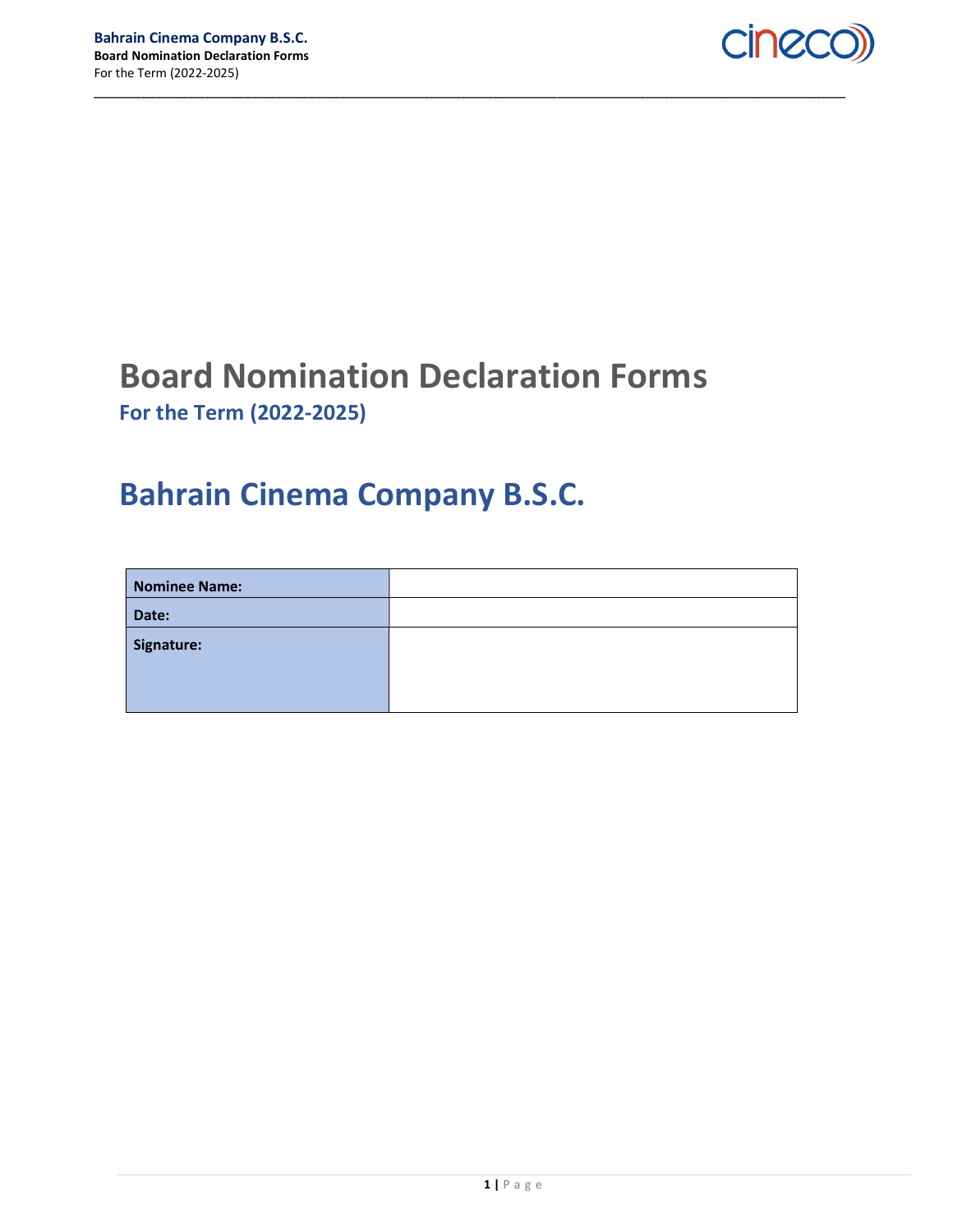

| <b>SECTION I: Nominee Details</b> |  |  |
|-----------------------------------|--|--|
| <b>Nominee Name:</b>              |  |  |
| <b>ID Card No.</b>                |  |  |
| <b>ID Card Expiry Date</b>        |  |  |
| Passport No.                      |  |  |
| <b>Passport Expiry Date</b>       |  |  |
| <b>Residential Address</b>        |  |  |
|                                   |  |  |
|                                   |  |  |
|                                   |  |  |
|                                   |  |  |
| <b>Office Address</b>             |  |  |
|                                   |  |  |
|                                   |  |  |
|                                   |  |  |
|                                   |  |  |
| <b>Preferred Mailing Address:</b> |  |  |
|                                   |  |  |
| <b>Mobile No.:</b>                |  |  |
| <b>Email Address</b>              |  |  |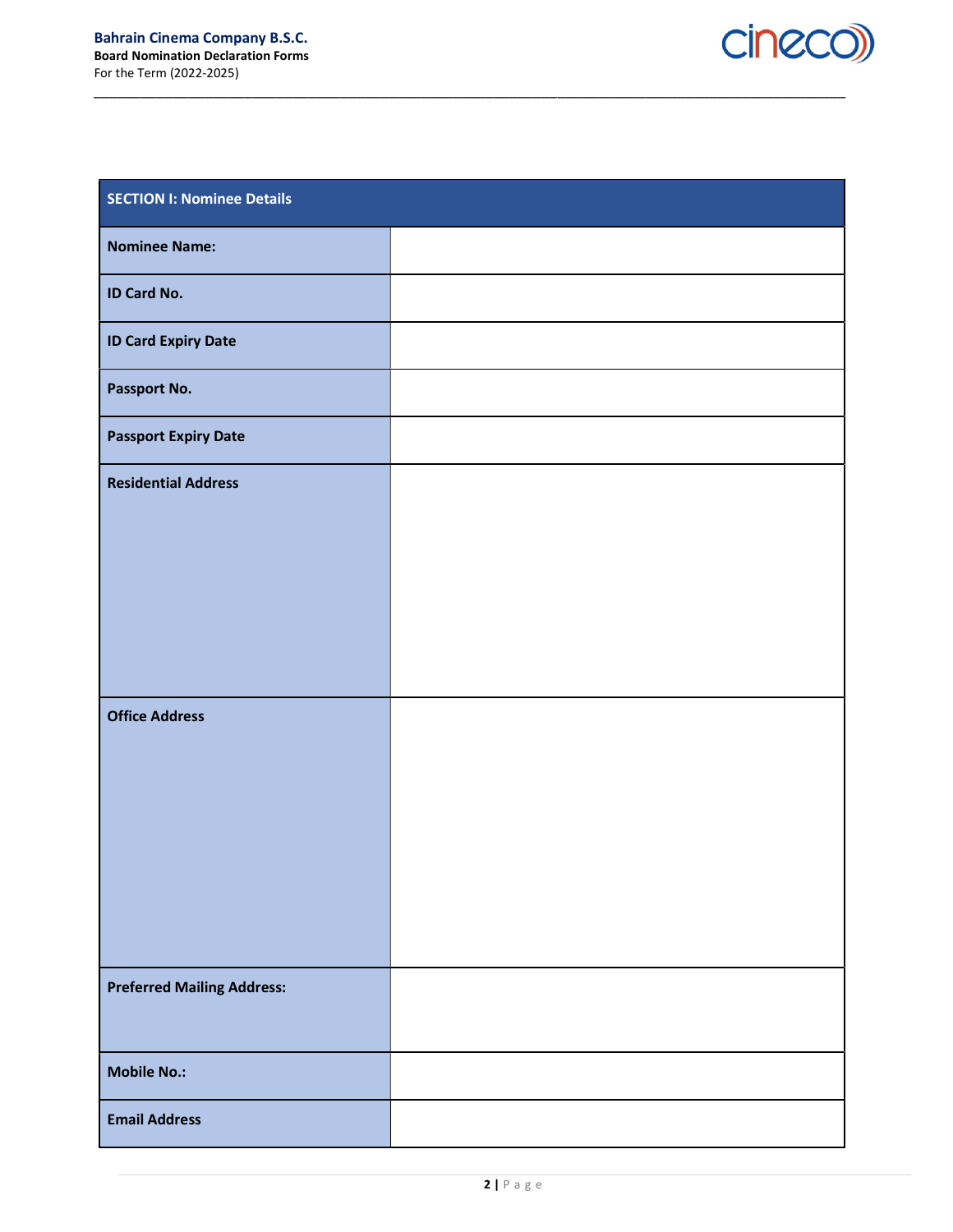## Bahrain Cinema Company B.S.C.

Board Nomination Declaration Forms For the Term (2022-2025)

cineco)

| <b>Telephone No.:</b>                                                                           |  |
|-------------------------------------------------------------------------------------------------|--|
| <b>SECTION II: Nominee Profile</b>                                                              |  |
| Qualification                                                                                   |  |
|                                                                                                 |  |
|                                                                                                 |  |
| <b>Experience</b>                                                                               |  |
|                                                                                                 |  |
|                                                                                                 |  |
| <b>Current Board Memberships:</b>                                                               |  |
|                                                                                                 |  |
|                                                                                                 |  |
|                                                                                                 |  |
|                                                                                                 |  |
|                                                                                                 |  |
|                                                                                                 |  |
| Positions in other<br><b>Current</b><br>key<br>regulatory, government or commercial<br>entities |  |
|                                                                                                 |  |
|                                                                                                 |  |
|                                                                                                 |  |
|                                                                                                 |  |
|                                                                                                 |  |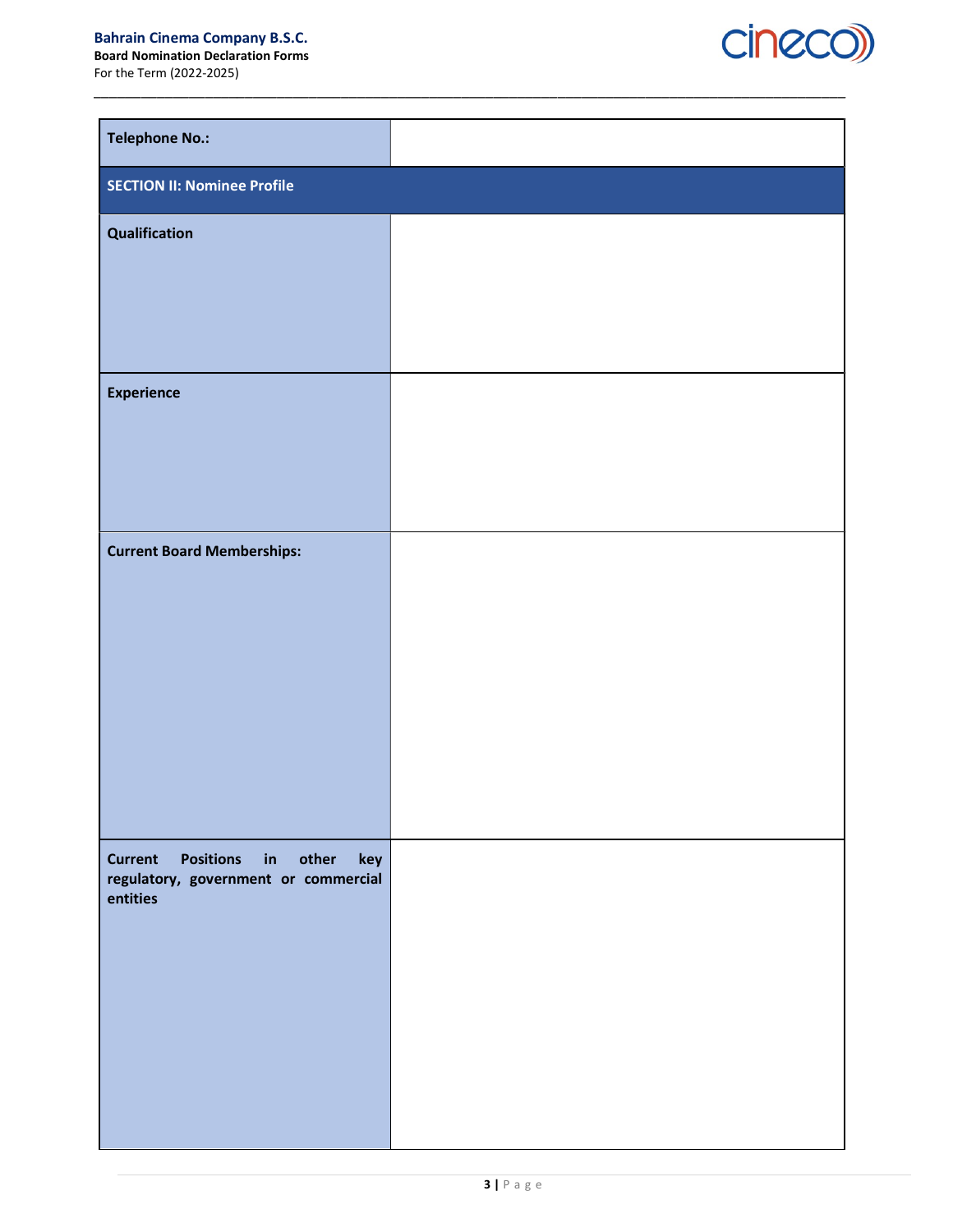

| <b>SECTION III: Declaration of Interests</b>                                                                                                                                                                                                                                                                                                         |                             |                            |  |
|------------------------------------------------------------------------------------------------------------------------------------------------------------------------------------------------------------------------------------------------------------------------------------------------------------------------------------------------------|-----------------------------|----------------------------|--|
| Do you own shares of 5% or more in an entity other than the Company? If "YES", please specify details<br>below.                                                                                                                                                                                                                                      |                             |                            |  |
| <b>NAME OF ENTITY</b>                                                                                                                                                                                                                                                                                                                                | <b>SHAREHOLDING %</b>       | <b>DATE OF OWNERSHIP</b>   |  |
|                                                                                                                                                                                                                                                                                                                                                      |                             |                            |  |
| Do you hold key managerial positions or a management power of attorney in any entity other than the<br>Company? If "YES", please specify details below.                                                                                                                                                                                              |                             |                            |  |
| <b>NAME OF ENTITY</b>                                                                                                                                                                                                                                                                                                                                | <b>POSITION</b>             | <b>DATE OF APPOINTMENT</b> |  |
| Are you involved in any other business or have a relationship which may give rise to a direct/indirect conflict<br>of interest with your position in the Company?<br>Note: This includes interests of the nominee's Connected Persons as defined in the Key Persons Dealing Policy<br>and Procedures Manual. If "YES", please specify details below. |                             |                            |  |
| <b>NAME OF ENTITY</b>                                                                                                                                                                                                                                                                                                                                | <b>TYPE OF RELATIONSHIP</b> | <b>DATE OF CONFLICT</b>    |  |
|                                                                                                                                                                                                                                                                                                                                                      |                             |                            |  |
|                                                                                                                                                                                                                                                                                                                                                      |                             |                            |  |
| Did you engage in or carry out any material transactions with the Company during the declaration year? If<br>"YES", please specify details below                                                                                                                                                                                                     |                             |                            |  |
| <b>TRANSACTION DATE</b>                                                                                                                                                                                                                                                                                                                              | <b>TRANSACTIN DETAILS</b>   | <b>AMOUNT</b>              |  |
|                                                                                                                                                                                                                                                                                                                                                      |                             |                            |  |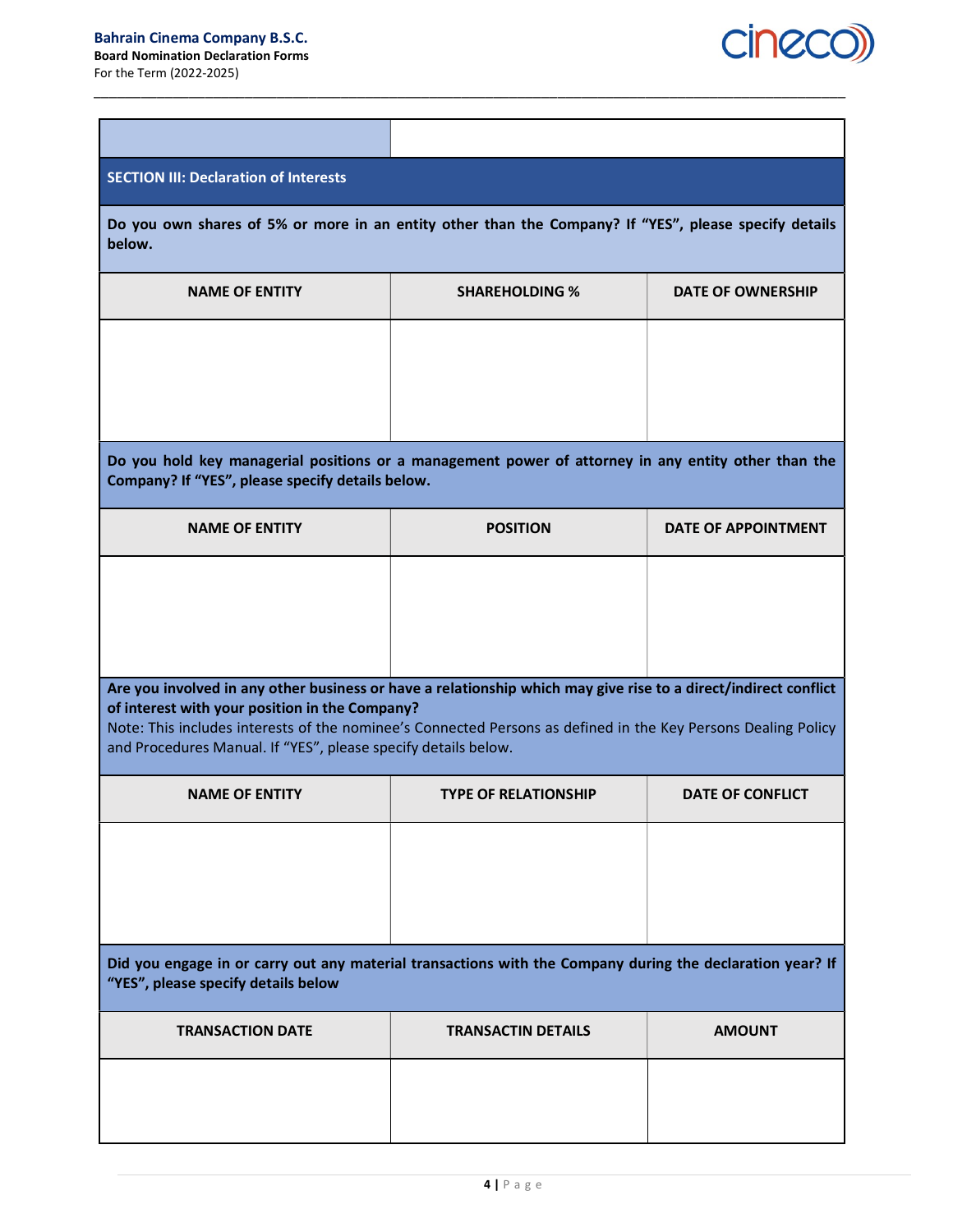

| <b>SECTION IV: Declaration of Independence</b> |                                                                                                                                                                                                                                                                                                                                        |            |           |  |  |
|------------------------------------------------|----------------------------------------------------------------------------------------------------------------------------------------------------------------------------------------------------------------------------------------------------------------------------------------------------------------------------------------|------------|-----------|--|--|
|                                                | <b>INDEPENDENCE STATUS</b>                                                                                                                                                                                                                                                                                                             | <b>YES</b> | <b>NO</b> |  |  |
| $\mathbf{1}$                                   | During the preceding year, were you an employee of the Company?                                                                                                                                                                                                                                                                        |            |           |  |  |
|                                                | If YES, please provide details:                                                                                                                                                                                                                                                                                                        |            |           |  |  |
| $\overline{2}$                                 | During the preceding year, did you own directly or indirectly (including for this<br>purpose ownership by any family member or related person) 5% or more of the<br>shares of any type or class of the Company?<br>If YES, please provide details:                                                                                     |            |           |  |  |
| 3                                              | Do you hold 10% or more of the shares in the parent company or one of the<br>Company's subsidiaries or associates?<br>If YES, please provide details:                                                                                                                                                                                  |            |           |  |  |
| 4                                              | Are you the representative of a legal person who holds 10% or more of the<br>shares of the Company, parent company or one of the Company's subsidiaries<br>or associates?<br>If YES, please provide details:                                                                                                                           |            |           |  |  |
| 5                                              | Did you serve for the two (2) years preceding your nomination in an executive<br>position in the Company, parent company or one of its subsidiaries or<br>associates?<br>If YES, please provide details:                                                                                                                               |            |           |  |  |
| 6                                              | During the preceding year, were you an associate of a director or a member of<br>senior management of the Company, parent company or one of the Company's                                                                                                                                                                              |            |           |  |  |
|                                                | subsidiaries or associates?<br>If YES, please provide details:                                                                                                                                                                                                                                                                         |            |           |  |  |
| $\overline{7}$                                 | Were you a director of the parent company or one of its subsidiaries or<br>associate companies prior to nomination?<br>If YES, please provide details:                                                                                                                                                                                 |            |           |  |  |
| 8                                              | In the two (2) years preceding your nomination, have you been employed by<br>one of the parties contracting with the Company including the external auditor,<br>major supplier or community association which has received substantial funding<br>from the Company, its subsidiaries or associates?<br>If YES, please provide details: |            |           |  |  |
| 9                                              | Have you been employed by the parent company or one of parent company's<br>subsidiaries or associates in the two (2) years preceding your nomination?<br>If YES, please provide details:                                                                                                                                               |            |           |  |  |
| 10                                             | During the preceding year, did you make to, or receive from, the Company<br>payments of more than BD 31,000 or equivalent (not counting director's<br>remuneration)?                                                                                                                                                                   |            |           |  |  |
|                                                | If YES, please provide details:                                                                                                                                                                                                                                                                                                        |            |           |  |  |
| 11                                             | During the preceding year, did you own more than 5% share or other ownership                                                                                                                                                                                                                                                           |            |           |  |  |